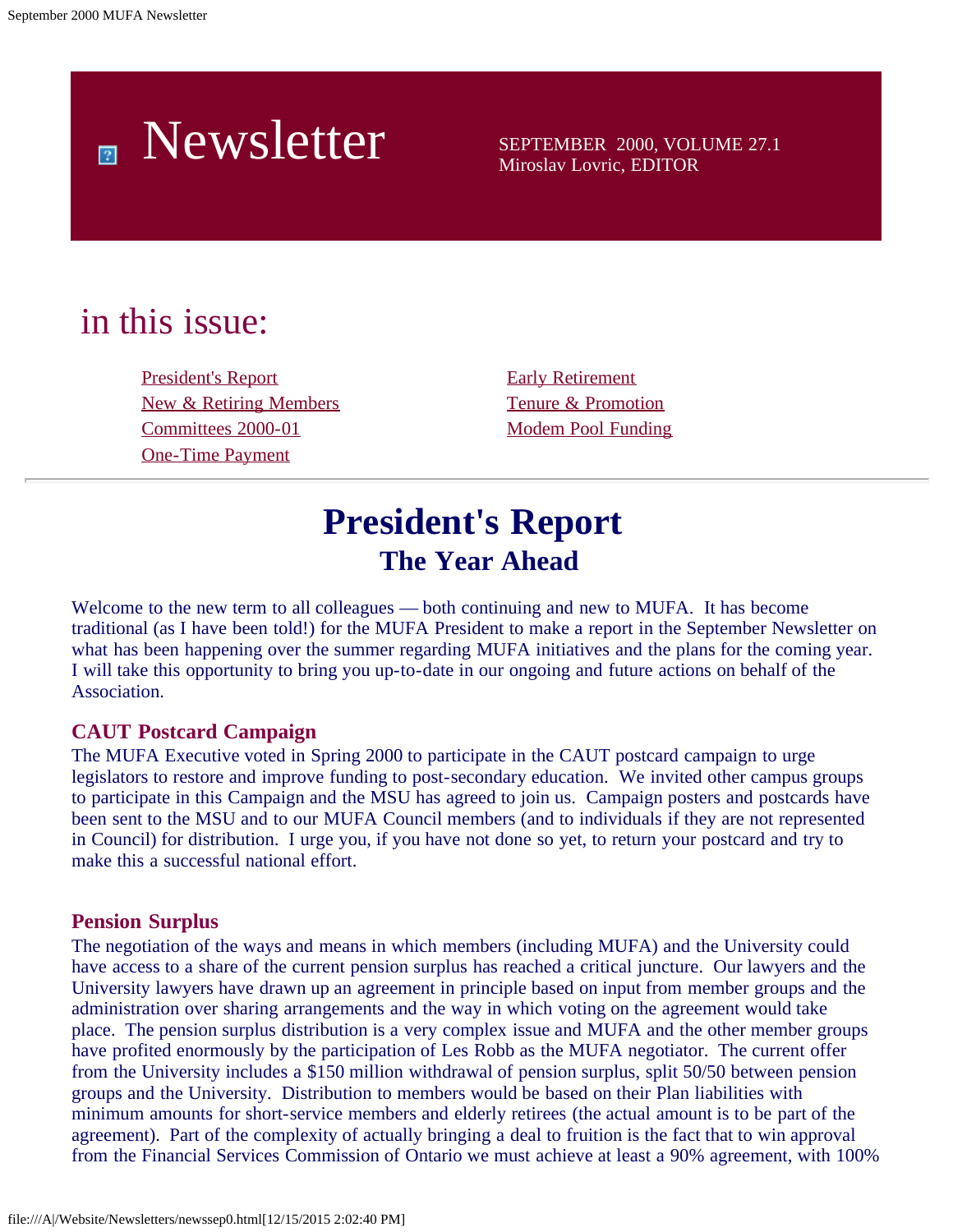casting votes. Anyone who votes "no" to the proposal (if one is ultimately forthcoming...) will not participate in the distribution of surplus, but will become part of a separate pension group with their portion of attributed surplus. There are certain aspects of the potential agreement in principle still under discussion. Since the administration has set a late September expiry date for their offer, when you read this it is likely that an agreement either will be a fait accomplis or will have fallen through. Everyone realizes that while the University would like its \$75 million of the pension surplus, if the member groups do not agree in principle about the issue of distribution now, it will probably be another three to five years before discussion on surplus will again take place.

You will hear more about pension surplus in the next months whether or not the agreement in principle happens. Just a warning, however, don't spend your share of the money yet because the voting and approvals could take up to two years!

#### **Career Progress/Merit Scheme**

During the 1999/2000 session, an ad hoc sub-committee (A. Harrison, B. Lynn, J. Platt, H. Weingarten) of the Joint Committee reviewed the current CP/M document. After discussions about the way in which the scheme operates and general complaints about CP/M, the sub-committee decided that the current scheme is, in fact, a good one and that the document needed to be revised to clarify some language (e.g., "par") and to remove specific numerical references to the CP/M values which had become out of date. The revised CP/M document will be approved by the current Joint Committee in September and then routed to the MUFA Executive for discussion and approval. MUFA members will be asked to vote on the revised document once it has completed its bureaucratic hurdles.

#### **Tuition Bursary**

As John Platt announced in the AGM in April, the Joint Committee came to an agreement about a procedure of annual review and revision of the amount of the individual tuition bursary to be awarded to students. Our agreement allows for \$200,000 allotted to MUFA dependents annually and we have never had claims for this much in any year to date. Thus we increased the tuition bursary to \$3,000 or \$100 per unit for 1999/2000 as we informed you last year. The increased bursary amount was also extended to dependents of librarians.

The award was held at this level for 2000/2001. The amount for 2001/2002 will be decided at the June Joint Committee meeting after reviewing the experience with the benefit over the 2000/2001 session. The global amount of \$200,000 needs to be discussed during our next negotiations (Winter 2002) when the current agreement expires.

### **Librarians**

After serving on the MUFA team during two salary negotiations for our librarians, I am happy to report that we are progressing toward a memorandum of agreement about how MUFA faculty remuneration agreements can be adapted to librarians. MUFA has been pressing the administration to come to an agreement about how ATB, benefits and merit arrangements agreed to in the Joint Committee negotiation could be extended to librarians. We argued that the MUFA negotiators would basically be asking for a treatment similar to the faculty settlement for the librarians. Thus much negotiating time could be saved if we could extend items of the faculty settlement to librarians as appropriate. Discussions are proceeding well and an agreement should be in place in Fall 2000.

### **Mactron**

Our efforts to curb the way in which the Mactron is used have proved fruitful. You will notice that the commercials are gone and the sign itself has been repositioned. Thanks go to Martin Dooley and Paul Rapoport for spearheading our efforts in this affair.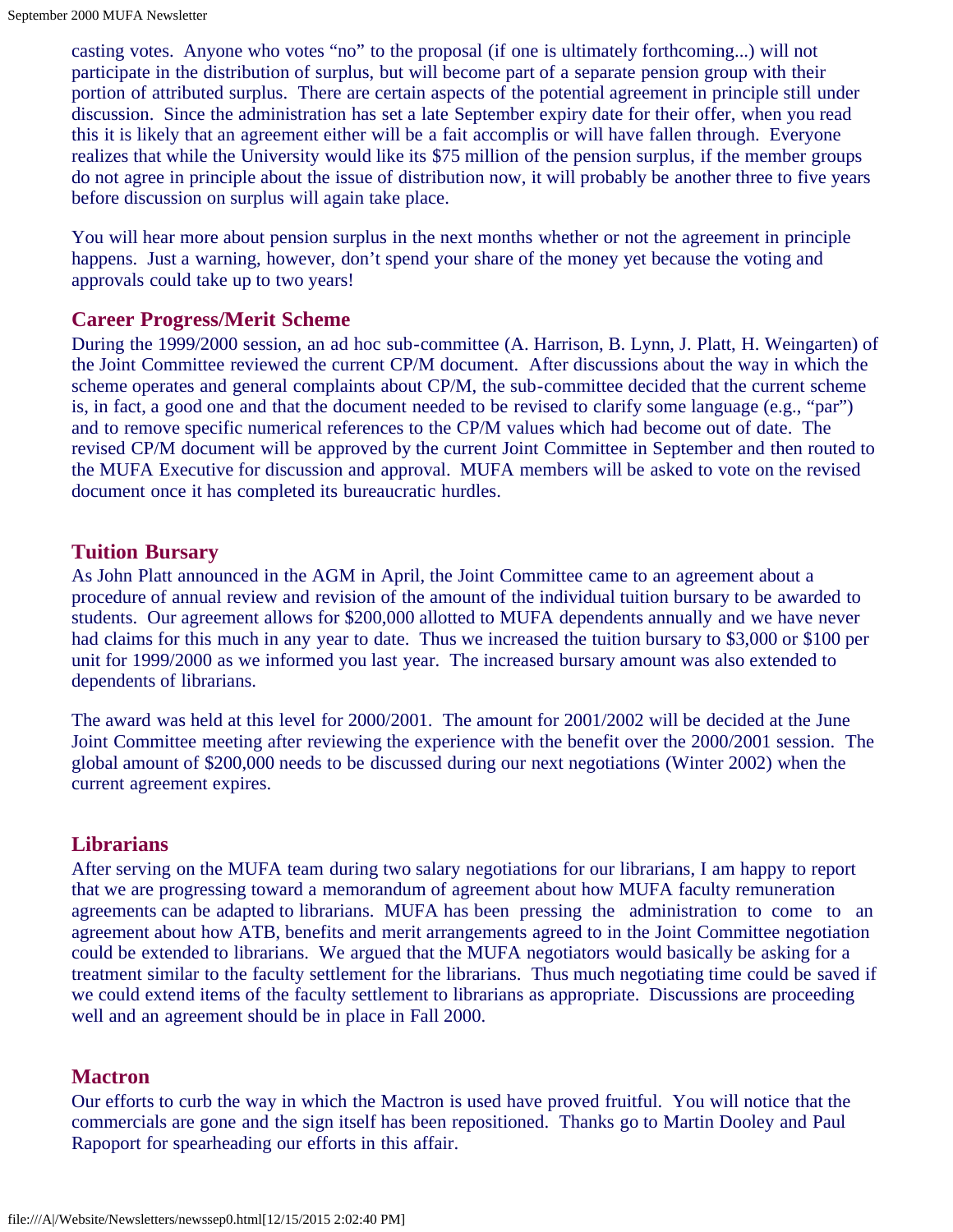Rights & Responsibilities of Faculty during Work Stoppages

In Winter 2000 the Joint Committee developed a policy on the rights and responsibilities of faculty during strikes after the experience of the TA Strike in December 1999. The policy was discussed and approved by the MUFA Executive in September 2000 and will go to the general membership for a vote. Although the MUFA members of the Joint Committee agreed that the policy should have included librarians, the administration disagreed. Discussions are in the works to negotiate a parallel policy for librarians. I hope that the policy we negotiated will help to make our rights and responsibilities clearer in the event of legitimate work stoppages on the campus than they were last Fall when the TAs went on strike.

<span id="page-2-0"></span>The 2000/2001 year is shaping up to be an interesting one for MUFA. Although there are no salary negotiations this year, we will be working to keep track of issues which will be pertinent to the 2001/2002 negotiations. As well, the respite from negotiations will allow us to spend time on other issues — such as the commercialization of the university — that have an impact on our quality of life at McMaster. I look forward to an interesting and rewarding year for the Association.

> *Bernadette Lynn President*

# Welcome New Members

(since March 2000)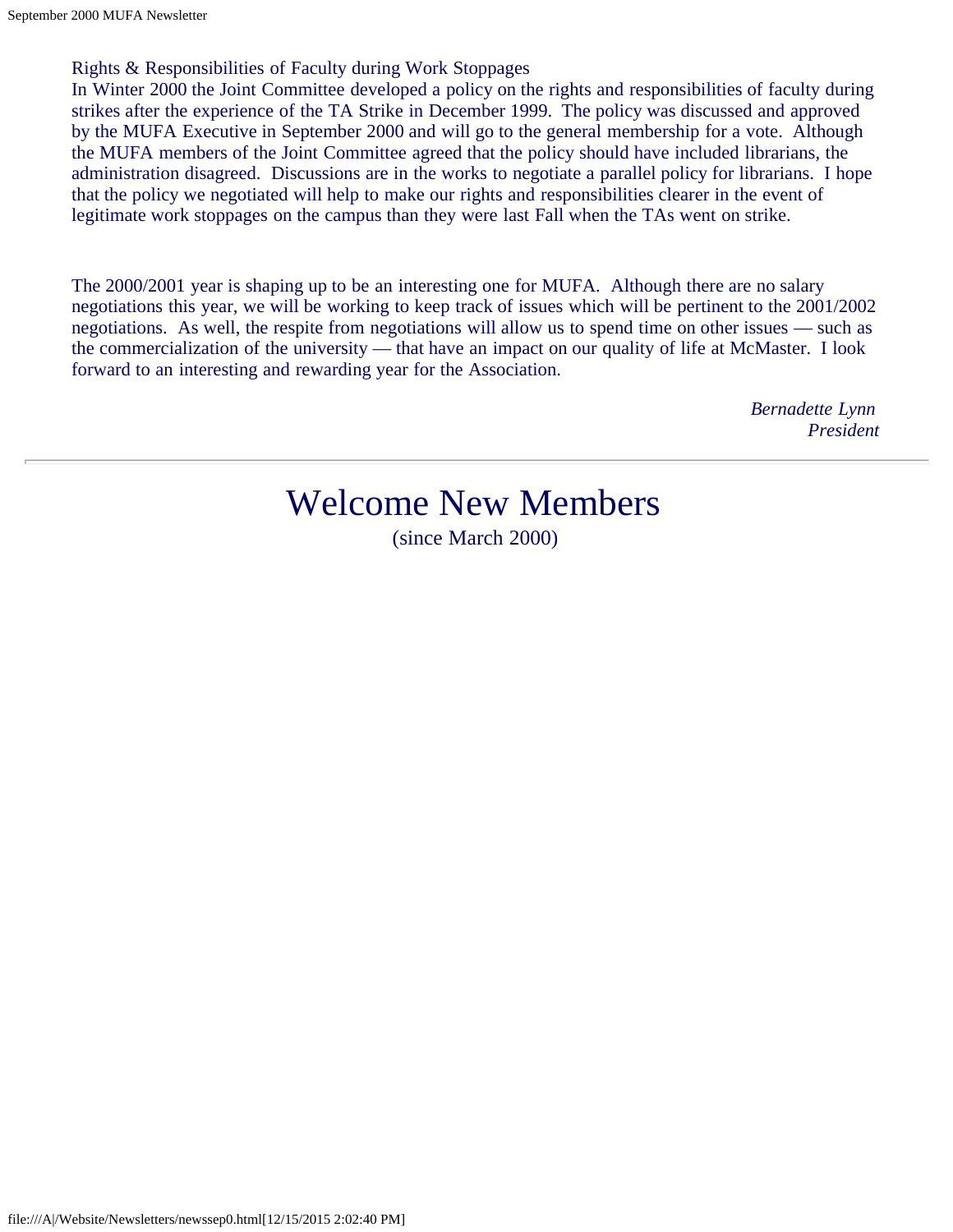M. A. Arain M. I. Arratia M. A. Austen K. Balcom D. R. Boreham G. Brooks I. M. Bruce M. D. Buzzelli J. Cardwell W. Craig K. Cuff B. Detlor D. G. Down N. Gargano R. S. Hamilton D. Haskell K. Hassanein R. Henderson K. Hughes M. Hupfer G. Jones K. Kreyman M.J.MacDonald N. Macintyre M. S. Malik

Geography & Geol Anthropology **Chemistry History** Physics & Astronomy Materials Sci&Eng Modern Languages Geography & Geol HSC Library Math & Statistics **Economics Business** Comp & Software Modern Languages Art,Drama&Music Math & Statistics Business Kinesiology Physics & Astronomy Marketing Medicine Comp& Software Kinesiology Rehabilitation Sci Pediatrics

M. Markle-Reid B. J. McDonald N. L. McKay G. McKey A. J. McQueen C. S. Moffat K. B. Newbold D. E. Pelinovsky A. Perrot S. M. Phillips J. Rak R. Sehmi M. Shehata S. Shirani S. Smith E. Staples S. M. Streeter C. L. E. Swartz B. Symons-Moulton I. Vargas-Baca J. Velianou M. I. Wilson G. Xu J. Xu D. Young

Nursing Mills Library Physics & Astronomy Nursing Art, Drama & Music Anthropology Geography & Geology Math & Statistics **Chemistry** Kinesiology Medicine Medicine Accounting Elec & Computer Eng Computing & Software Nursing **History** Chemical Engineering Social Work **Chemistry** Medicine Psychology Materials Sci & Eng Biology Sociology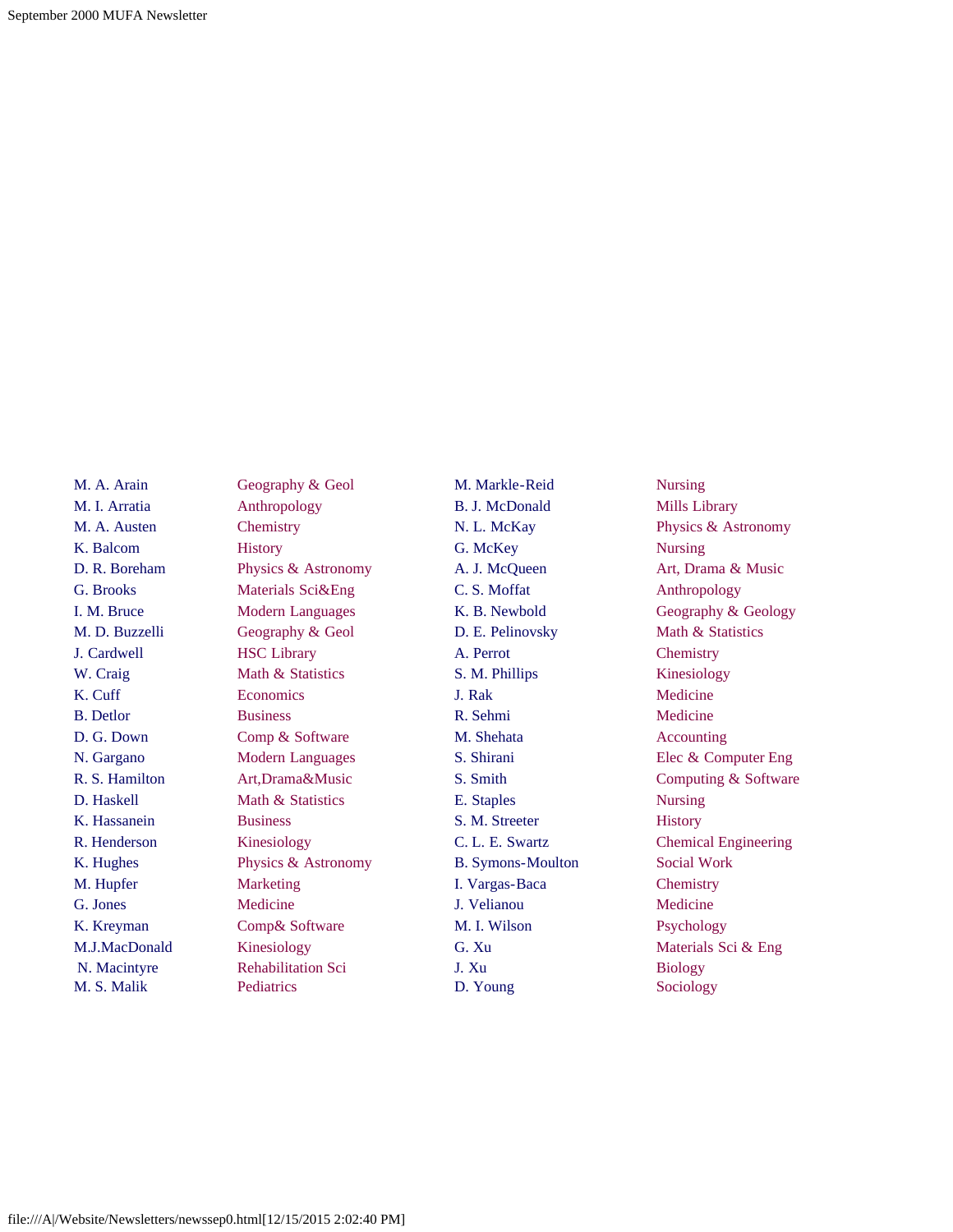September 2000 MUFA Newsletter

# Best Wishes to Retiring MUFA Members

We wish to extend best wishes to those faculty and librarians who have recently retired. We look forward to seeing them at the annual luncheon in their honour (this year on October 18) hosted jointly by the Presidents of the University and the Faculty Association.

J. W. Bandler R. K. Bhaduri J. D. Browning C. G. Chapple

Elec & Computer Eng Physics & Astronomy Modern Languages Modern Languages

S. Palmer B. S. Poknell A. C. P. Powles R. A. Rempel

Social Work Art, Drama & Music Medicine **History**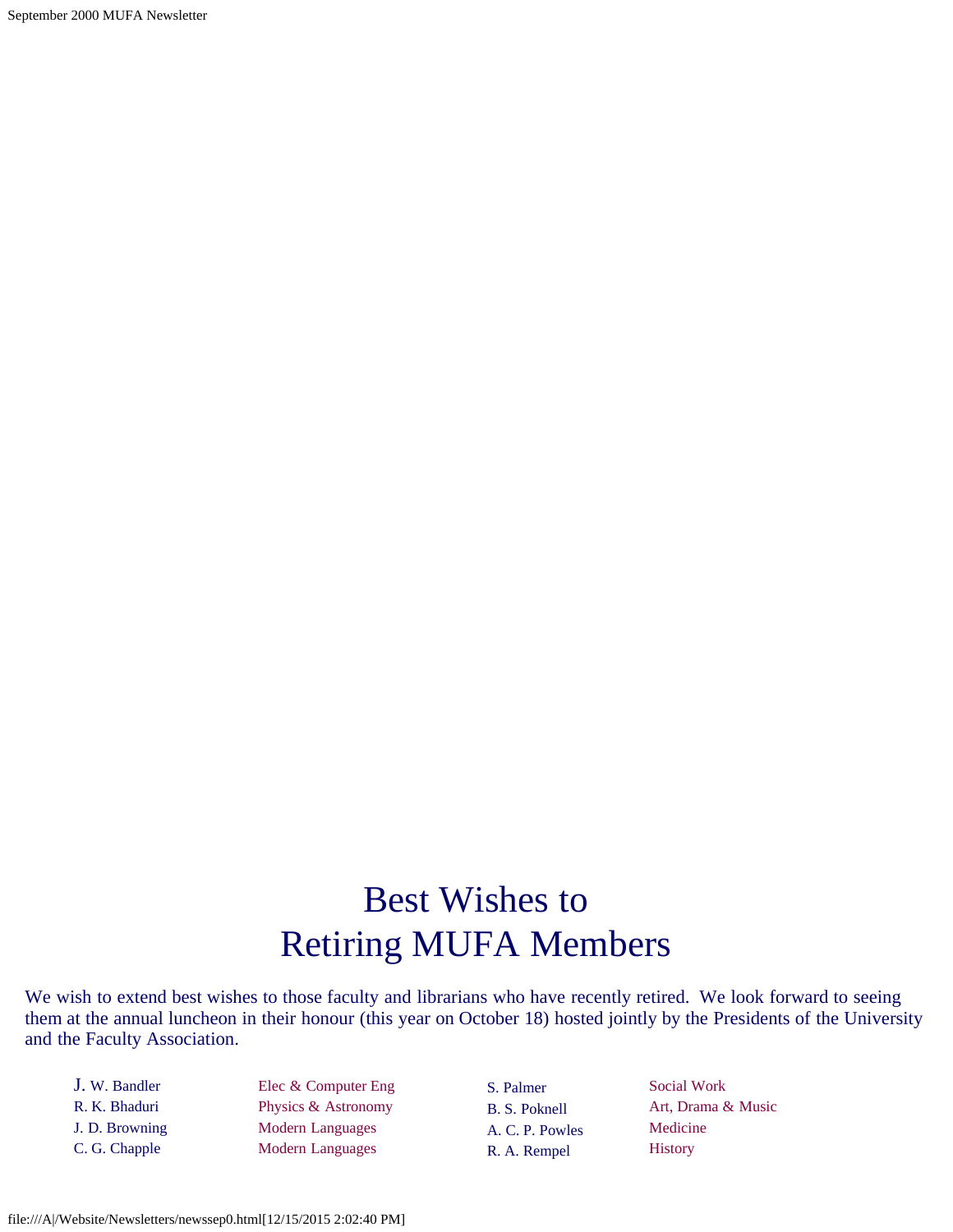September 2000 MUFA Newsletter

S. H. Chisholm J. M. Fawcett M. B. Ives J. D. MacDougall C. Mazur E. H. Oksanen

Elec & Computer Eng Nursing Materials Sci & Eng Kinesiology Mills Library Economics

W. R. Rouse H. H. Schulte N. Spinner W. D. Tresidder V. Tryon J. D. Welland

**History** Modern Languages Psychiatry & Beh Neur Art, Drama & Music Art, Drama & Music **Economics** 

### Condolences  $|2|$

The Faculty Association offers its sympathy to the families and friends of the following members who passed away this summer.

<span id="page-5-0"></span>Ezio Cappadocia (History) July 3, 2000 Walter Smeltzer

Walter Smeltzer<br>
(Materials Science) August 31, 2000

### **Committee Structure 2000/2001**

[MUFA Executive](file:///A|/Website/Newsletters/newexec.htm)

**[Committees](file:///A|/Website/Newsletters/committe.htm)** 

[MUFA Council](file:///A|/Website/Newsletters/council.htm)

### **Observers Needed**

Required: faculty and librarians who are members of the Faculty Association — yes, RETIREES also qualify — to serve as observers for appeal and grievance hearings. The role of the Observer is to report on the adequacy of the procedures, with a view to making recommendations to improve relevant policies, not to comment on the conduct or the judgement of the tribunal. Hearings usually take place over one or two days. For more information, send us an e-mail (mufa@mcmaster.ca), give us a call (24682), or drop us a line (HH 103A).

# **I'm on a Committee**

Oh give me some pity, I'm on a committee, which means that from morning to night, we attend, and amend, and contend, and defend without a conclusion in sight.

> We confer and concur, we defer and demur, and reiterate all of our thoughts. We revise the agenda with frequent addenda, and consider a load of reports. We compose and propose, we suppose and oppose, and the points of procedure are fun!

> > But though various notions are brought up as motions, there's terribly little that gets done.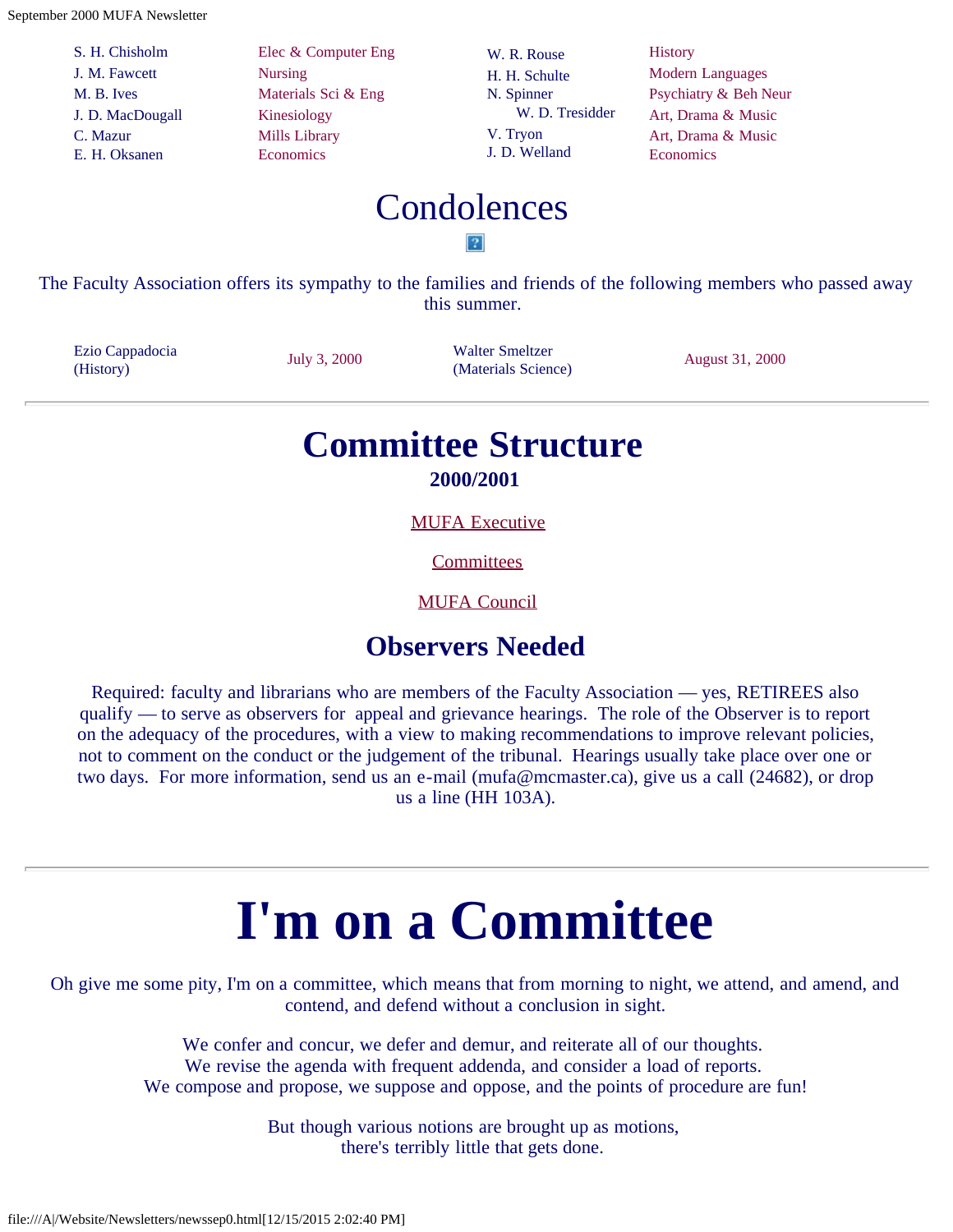*Anonymous*

# One-Time Payment for Faculty on CP/M Scheme

<span id="page-6-0"></span>This year your annual salary letter from the President, dated 15 June 2000, included the information that "for faculty who received delayed merit awards relating to years 1994 to 1997 there will be a one-time payment." If you are one of the 577 MUFA members in that category, your one-time payment showed up on your July pay stub as a line under your regular salary labelled "spec pay".

The salary letter did not explain how the one-time payment was calculated. So here's an explanation.

In the last salary settlement, the Faculty Association and the administration agreed to restore some of the salary lost through delay of merit awards for years 1994 to 1997. We agreed that a sum of \$250,000 would be divided in proportion to the amount lost by those faculty members who were in the career progress/merit scheme during all or part of that period and who were still on the payroll as of July 1, 2000. The total amount lost by these continuing faculty members was

I\$3,919,037.81. Thus, each faculty member in the group received about 6.34% (250,000 divided by 3,919,037.81) of the salary lost through delayed merit awards.

The average one-time payment was \$433.28 (that is the result of dividing the \$250,000 by the 577 faculty members among whom it was divided).

Your payment should have been higher than the average if you were a faculty member in the career progress/merit scheme during all four of the years 1994 through 1997 and your salary in that period was below the first breakpoint in the career progress/merit scheme. It should have been lower than the average if you were a faculty member in the career progress/merit scheme during only some of those four years or your salary in that period was above the first breakpoint in the career progress/merit scheme. It should have been zero if you were not a faculty member in the career progress/merit scheme during any of the years 1994 through 1997. (For details of the career progress/merit scheme, see your [Faculty Handbook,](file:///A|/Website/Newsletters/handbook/cover.htm) available on the MUFA website.)

The one-time payment allowed the Faculty Association to secure a larger amount for lower-paid faculty in the junior ranks who had lost the most through delays in paying merit awards. It allowed the administration to emphasize in a practical way (through dollars) its commitment to merit.

To check the administration's calculation of your one-time payment, you will need not only your July 2000 pay stub (or your 15 June 2000 salary letter) showing the amount of this payment but also your annual salary letters for 1996, 1997 and 1998, which show the amount of your career progress/merit awards relating to the years 1994 through 1997. From these salary letters, note the following amounts:

 a. amount of 1994 career progress/merit award announced in your salary letter of 17 June 1996 (start date delayed by 1 year from 1 July 1995 to 1 July 1996)

 b. amount of 1994 career progress/merit award announced in your salary letter of 16 June 1997 and also in your salary letter of 15 June 1998 (start date delayed by 3.5 years from 1 July 1995 to 1 January 1999)

 c. amount of 1995 career progress/merit award announced in your salary letter of 16 June 1997 and also in your salary letter of 15 June 1998 (start date delayed by 2.5 years from 1 July 1996 to 1 January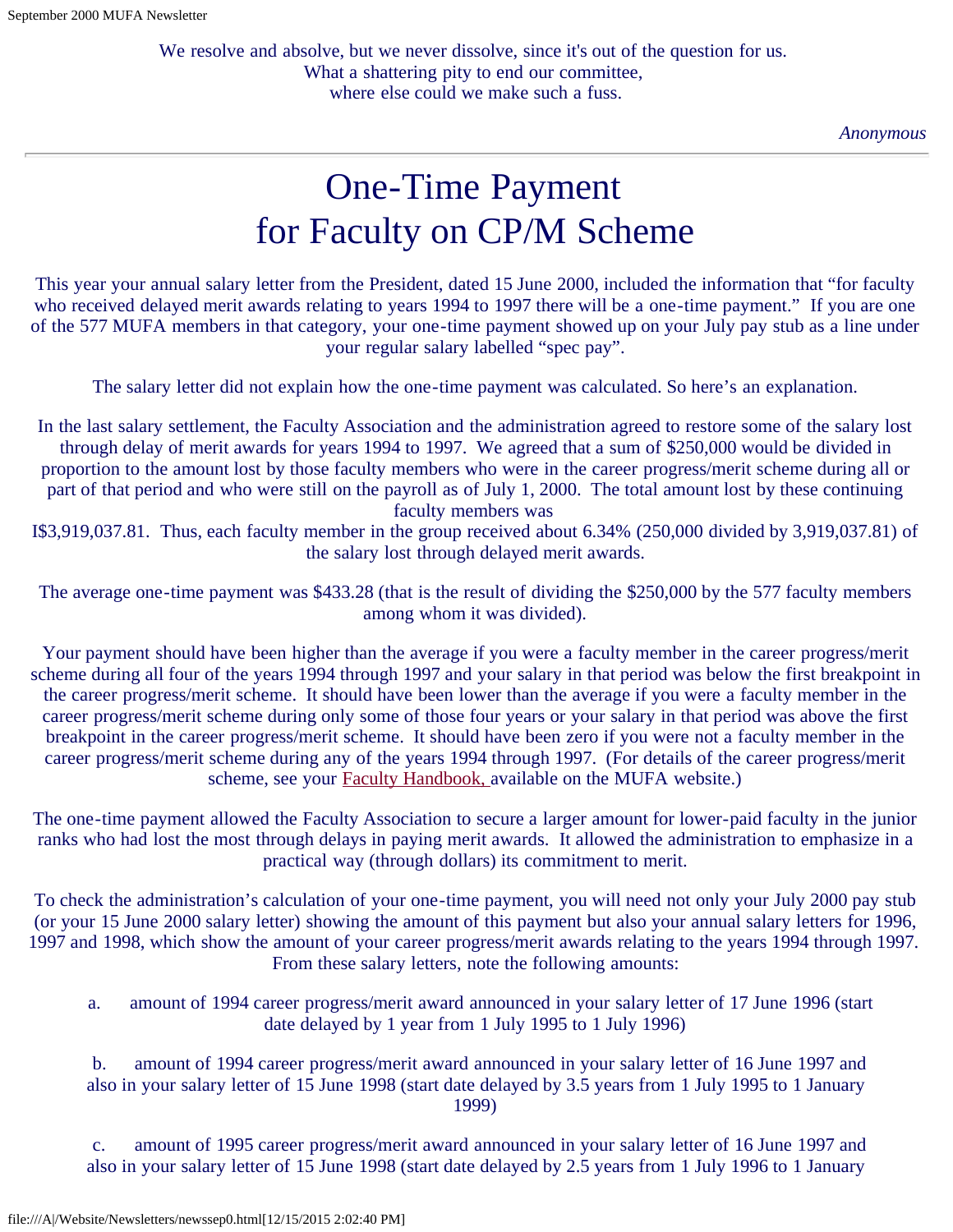1999)

- d. 1996 career progress/merit award announced in your salary letter of 16 June 1997 (start date delayed by 0.5 year from 1 July 1997 to 1 January 1998)
- e. 1997 career progress/merit award announced in your salary letter of 15 June 1998 (start date delayed by 0.5 year from 1 July 1998 to 1 January 1999)

 $|2\rangle$ 

Then your lump sum payment will be

 $(a + 3.5b + 2.5c + 0.5d + 0.5e)$  times 250,000, divided by 3,919,037.81.

#### **Here's an example. Suppose:**

 $a = $617.40$  $b = $617.40$  (and so  $3.5b = $2,160.90$ )  $c = $336.77$  (and so  $2.5c = $841.925$ )  $d = $1,390.15$  (and so 0.5 d = \$695.125)  $e = $1,413.79$  (and so 0.5  $e = $706.895$ )

Then  $(a + 3.5b + 2.5c + 0.5d + 0.5e) = $(617.4 + 2,160.9 + 841.925 + 695.125 + 706.895)$ , or \$5,022.245. This is the amount of salary lost in this example through delayed merit awards. To calculate the one-time payment, multiply by 250,000 and divide by 3,919,037.81. In this case, the answer is \$320.37.

> *David Hitchcock Department of Philosophy*

### Are You Considering Early Retirement?

<span id="page-7-0"></span>In the past, some faculty members have signed individual agreements with the University concerning the conditions of their retirement. These agreements have covered special (non-standard) access to office space, laboratory facilities and other matters. At present, there is no established procedure, other than the civil courts, for resolving subsequent disputes concerning the interpretation of such agreements. The Faculty General Grievance Procedure applies only to those who "hold the academic rank of professor, associate professor, assistant professor or lecturer". Professors emeriti are not covered even in the case of disputes concerning an agreement signed prior to retirement. Hence, it is especially important that clear, specific wording be used in such agreements. It is strongly recommended that our colleagues seek the advice of MUFA and of their own lawyers before signing any such agreements.

## <span id="page-7-1"></span>**If You Are Being Considered for Tenure and/or Promotion, Read On**